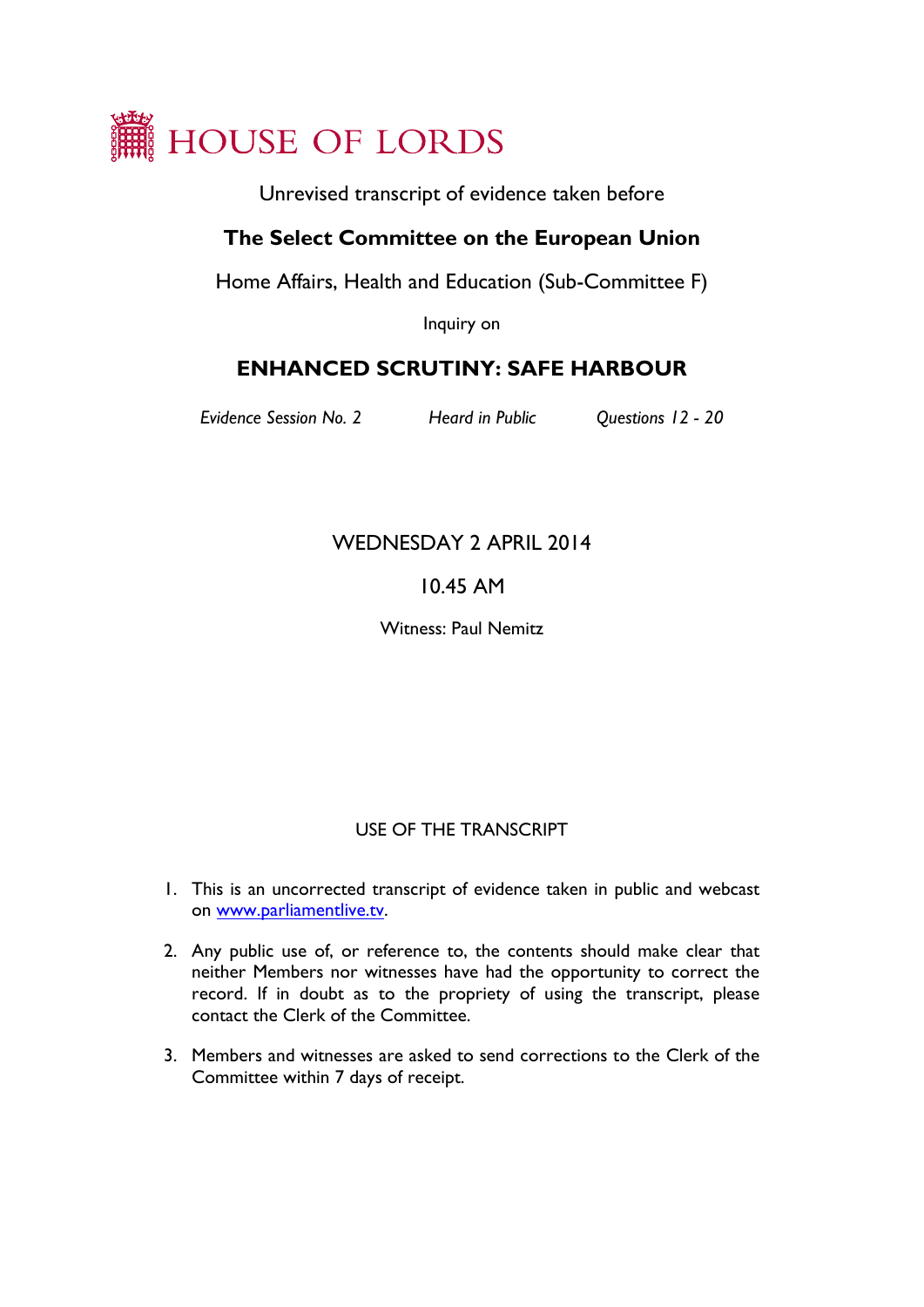Members present

Lord Hannay of Chiswick (Chairman) Baroness Benjamin Lord Blencathra Lord Faulkner of Worcester Lord Judd Lord Morris of Handsworth Baroness Prashar Lord Sharkey Earl of Stair Lord Tomlinson

#### **Examination of Witness**

 $\overline{\phantom{a}}$ 

**Paul Nemitz**, Director, Fundamental Rights and Citizenship, DG Justice

**Q12** Good morning, Mr Nemitz. Are you receiving the video all right?

**Paul Nemitz:** Yes, I am receiving you. Are you receiving me?

**The Chairman:** Yes, indeed. Thank you very much for coming along this morning to help us. I will begin by explaining, as I did to your Director-General when I met her a couple of weeks ago in Athens, that we are not producing a full report on Safe Harbour but are conducting a process here in our national scrutiny that we call enhanced scrutiny—that is to say, we deal in greater depth with the issue concerned, but not to the extent of producing a full report in the form with which I am sure you are familiar. At the end of the process, which will be at the end of April, we will then address a letter to our Government, which of course will be made available to the Commission, too, about how we think they should approach the communication which the Commission made on Safe Harbour some months ago. So it is very useful for us to have your testimony on this issue.

It is, as you know, on the record. It will be recorded and published. You will be asked to comment on it, and if you have any amendments, please let us have them. Other than that, we welcome any written communications from the Commission. Of course, we already have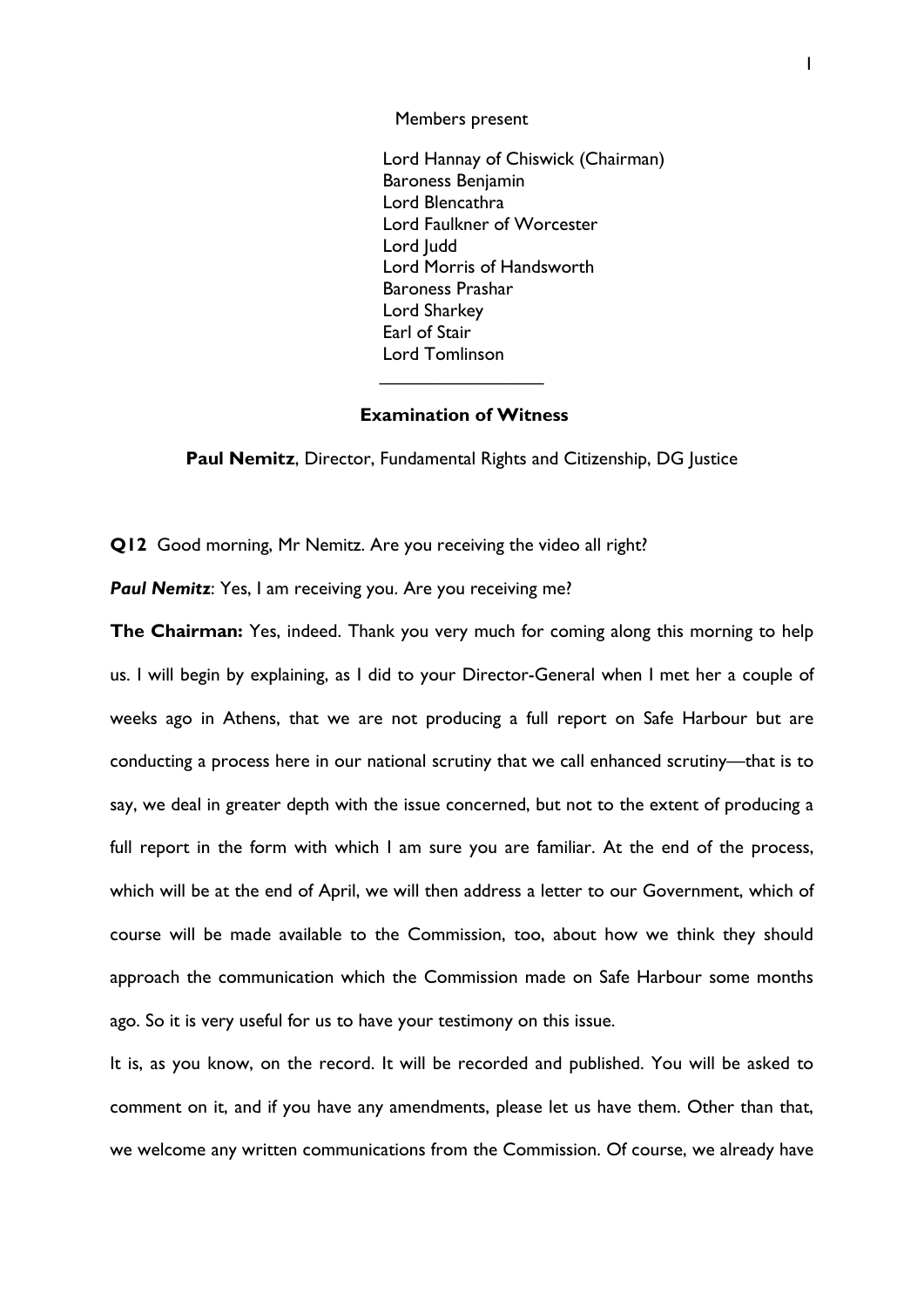a great deal of material from the Commission that is very valuable. The Committee has also become aware of and has seen the outcome of the EU-US summit last week, which had a number of paragraphs that dealt with this issue. So you can assume that we are reasonably familiar with that, although it may be that your answers to questions will help us understand where things are in that process. That is all I want to say by way of introduction. If you wanted to make an opening statement, that would be fine, but if you are prepared to go straight into questions, that would be equally satisfactory. Perhaps you could very briefly introduce yourself and say whether you want to make an opening statement or whether we should proceed to questions.

**Paul Nemitz:** Thank you, Chairman, for this opportunity to talk about Safe Harbour and EU data protection generally. Let me just say by way of introduction that the age of big data needs big trust. We are doing our part in Europe, with your help, to reform data protection. We are working on a regulation. As you know, the European Parliament has already adopted the text; now it is up to member states and the Council to agree it. We believe that they should be able to agree it because the European Parliament agreed by a very large majority on a good text. Safe Harbour is part of this work towards more trust. Our part is the regulation. Safe Harbour is really now in the United States' ballpark. The Commission put its requirements on the table in the communication of 27 November of last year and we are, indeed, now working with the US to come to a good, upgraded Safe Harbour that brings back the trust we need for big data in the digital economy.

I am Paul Nemitz, Director for Fundamental Rights and Citizenship in the European Commission. In that function, I also talk to the United States Department of Commerce and colleagues at the Office of the Director of National Intelligence on the future of Safe **Harbour**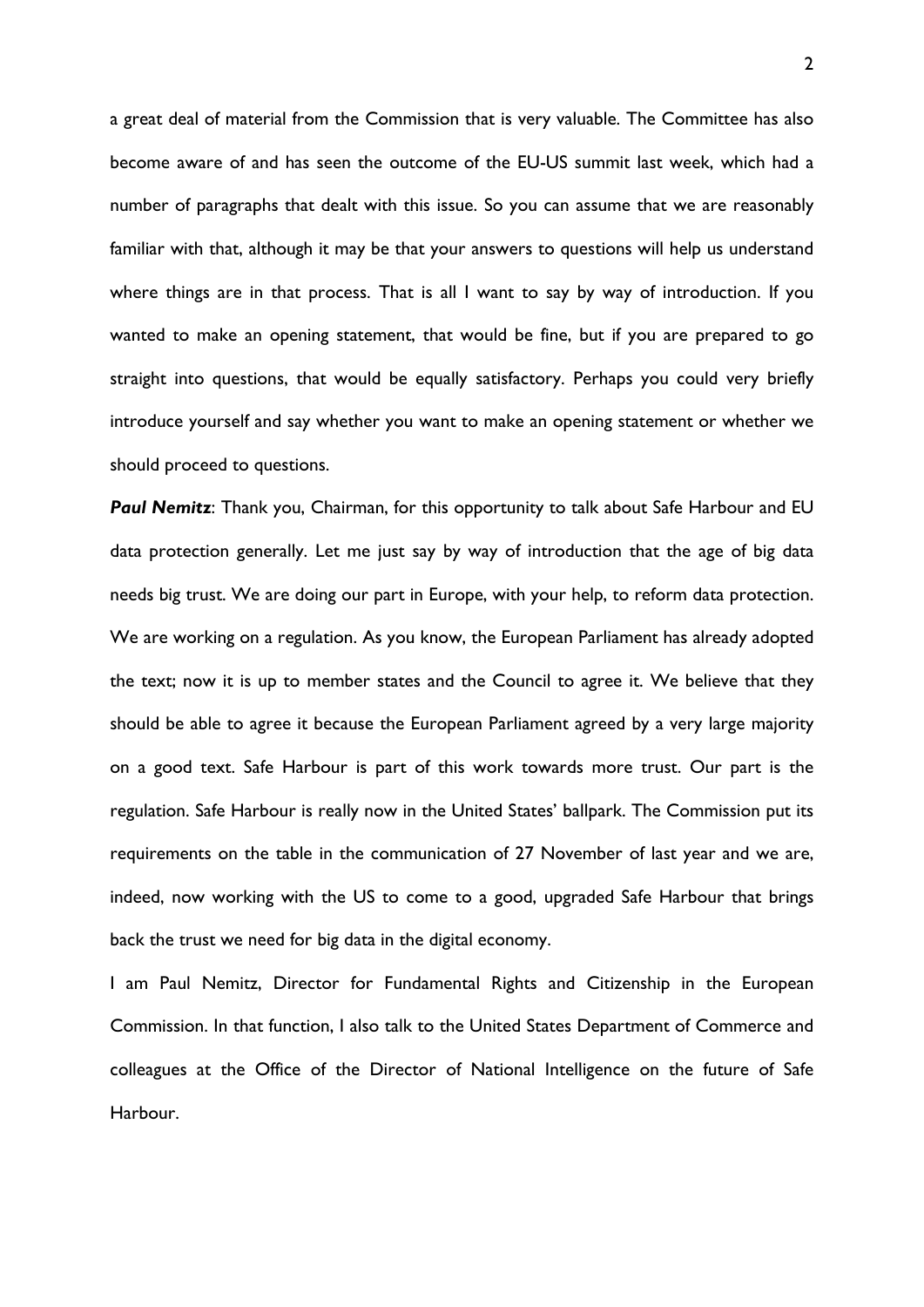**Q13 The Chairman:** Thank you very much. I think you have begun to answer the first question, but perhaps I could ask you to go slightly further. The question is on how the negotiations with the US are progressing. In what sort of timescale do you envisage them being brought to a conclusion, and to what extent is that process—the points that Vice-President Reding put on behalf of the EU to the United States last November and its response to them—part of the whole legislative process of the European Union as it processes the Commission's proposals on data protection?

**Paul Nemitz**: First, on your question of how the talks with the US are going, we are, of course, talking about 13 concrete requests that the European Commission has put on the table in the name of the European Union. They concern transparency, the possibility of effective redress for EU citizens when data are transmitted for processing in the United States, effective enforcement of Safe Harbour principles and—this is probably the elephant in the room—limitation of access to the data transmitted. They also concern the way of transmission—I am talking about transatlantic cables—and the limitations on access by public authorities. The exemption for national security cannot be a routine rule for access. These are the subjects we are talking about. We are talking about them in a regular rhythm and we have made good progress on a number of points relating to Safe Harbour principles in requests 1 to 11. We have also had our first exchange—I would say it was a good exchange—on the need to limit access by the NSA.

It is clear to us—one can see this from the speech of President Obama on 17 January and the new policy instructions to the intelligence community in the United States—that the message that trust must be brought back and that there should not be routine byte access and byte surveillance on the internet has been understood. We hope very much that the principle of necessity and proportionality of access by national security services to the data of individuals can be concretised in Safe Harbour or alongside it in a way that satisfies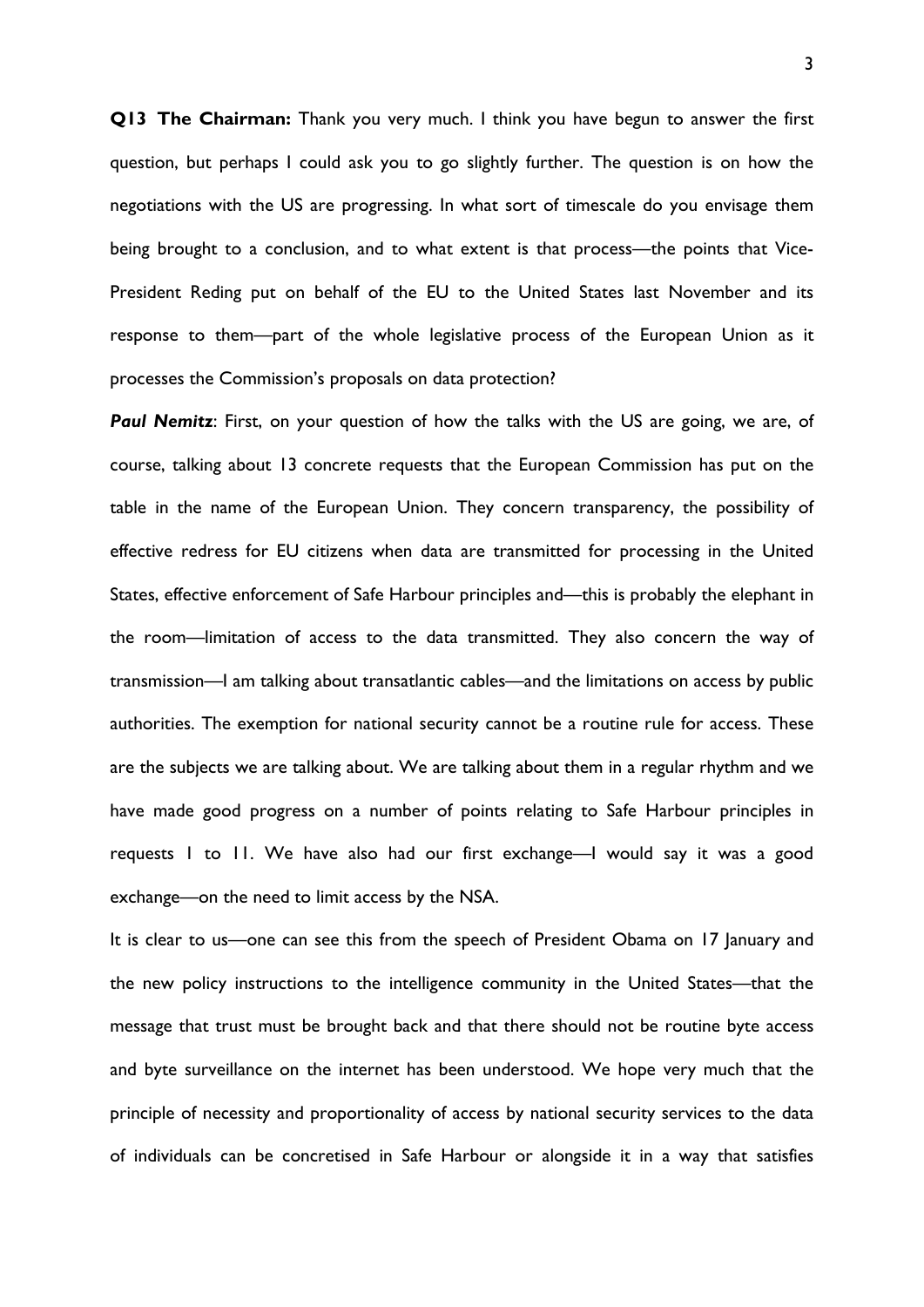citizens in Europe and Members of Parliament such as you—and the Members of the European Parliament.

I recall that your honourable colleague Claude Moraes, who is a Member of the European Parliament from the Labour Party, presented a report that contains key demands from the European Parliament on the European Commission, on member states and on the United States in relation to Safe Harbour. I am referring to the text adopted in the European Parliament on 12 March 2014. It is entitled, *US NSA Surveillance Programme, Surveillance Bodies in Various Member States and Their Impact on Citizens' Fundamental Rights*. In this report, in finding 36 onwards, one sees the demands of the European Parliament, to which we as the European Commission also try to respond. As you will know, the European Parliament in this resolution asked us to suspend Safe Harbour because it came to the conclusion that at present the rights of European citizens were not sufficiently protected. The European Commission, in its communication of 27 November last year, which was based on our EU-US working group on data protection, which I co-chaired, has not gone in this direction. We have said that we should be given the chance to upgrade the protections of Safe Harbour. There is a deadline, which is accepted by the United States, of summer 2014. We are awaiting new commitments from the United States, and then, on the basis of the new commitments, we will see whether they are sufficient to comply with our law and, on the broader issue, to bring back the big trust that we need for big data in the digital economy.

**The Chairman:** Thank you. Yes, indeed, I am well aware of Claude Moraes's report. It was discussed at the meeting in Brussels about 10 days ago between the LIBE Committee and the home affairs committees of national parliaments. On that occasion, I pointed out to Claude Moraes that the European Parliament's position suffered from a defect, which is that the European Parliament has no powers in the field of national security and was therefore not well placed to balance, as crucially as one has to in this area, the requirements of national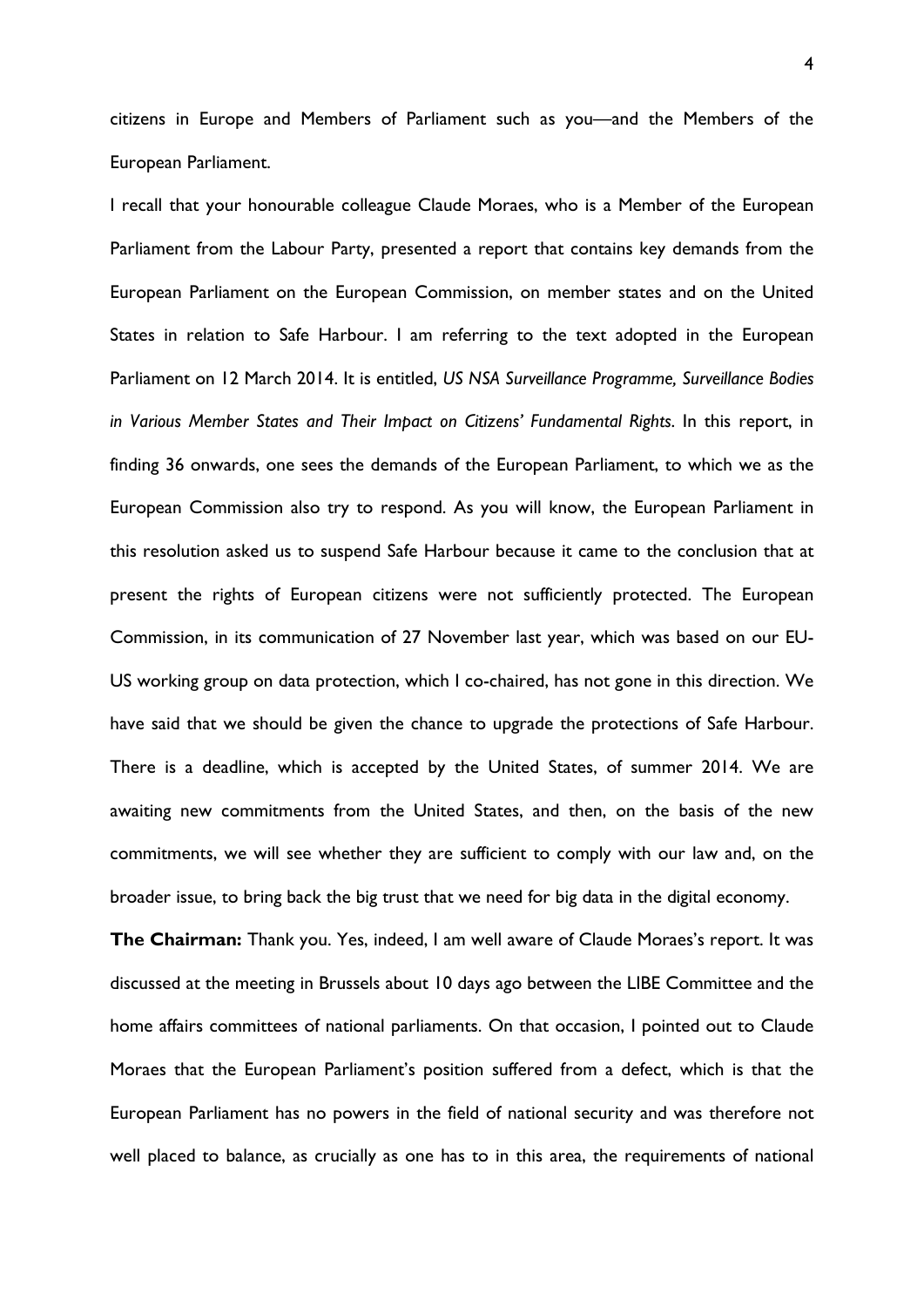security, the requirements of the 28 member states and the requirements of data protection, and that therefore I was not totally convinced by his report. But we can leave that to one side. You have half-answered the next question, but I will ask Baroness Prashar to ask it so that we get a very clear picture of your attitude on suspension of the present agreement.

**Q14 Baroness Prashar:** Thank you, Lord Chairman. Mr Nemitz, as the Chairman indicated, the question is: do you think that the agreement should be suspended, as has been recommended by the LIBE Committee?

**Paul Nemitz:** The European Commission has said that suspension is an option in the future, but that at this stage we want to work with the United States to upgrade the arrangement to a standard that complies with our law. We are bound by law to ensure that the protections under this agreement comply with Directive 95/46/EC and, independent of what the Commission is doing on this, national data protection authorities have the right and are obliged to enforce data-protection rules in the European Union also as regards transfers to third countries. So we are running the risk that the independent data protection authorities in Europe will start suspending transfers to the United States if they come to the conclusion that the arrangement does not work properly and that the deficiencies are not being addressed sufficiently by the United States. So what we are doing here is working also to ensure legal certainty, which is part of the trust that we have to bring back in the digital economy.

**The Chairman:** Have there been any signs that any of the national data protection agencies are likely to act independently?

**Paul Nemitz**: We have had a number of complaints in Europe to data protection authorities. As far as I know, two data protection authorities have rejected complaints relating to transfers to the United States. The complaint to the data protection authority in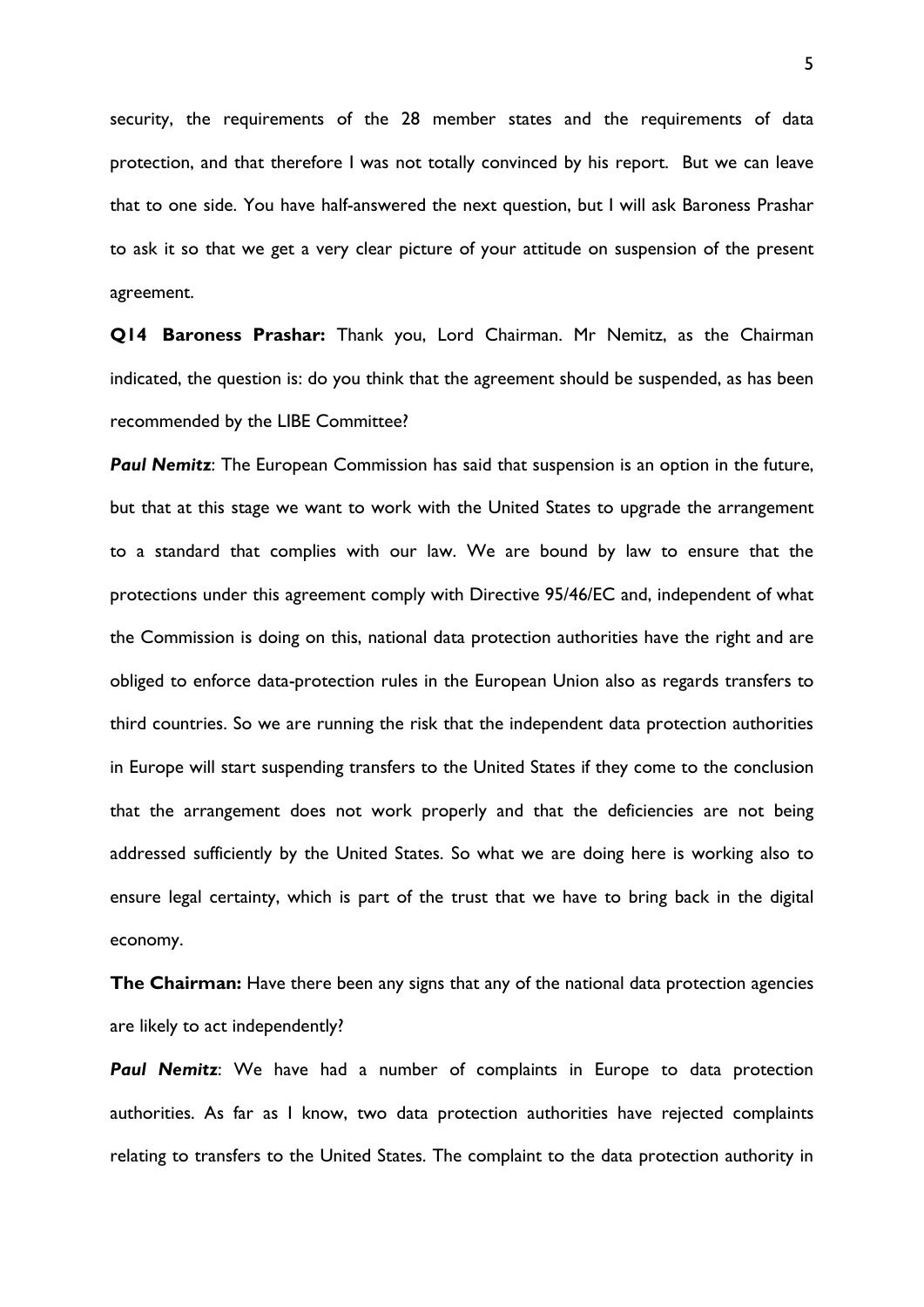Ireland related to transfers by Facebook and was brought by Max Schrems from Vienna. The same Max Schrems also brought a complaint to the Luxembourg authority relating to Microsoft and Skype transfers. This authority has also rejected this complaint. Both these rejections are now subject to judicial review.

As far as I know, in Germany we have a number of complaints pending, and the German data protection authorities have issued a statement saying that for the time being no new approvals for transfers will be granted. As far as I know, there are some investigations going on in Germany into these complaints, but as these authorities are independent, they are not obliged to tell us about their investigation activities, so our information is patchy. Also as far as I know, there are two further investigations going on in Europe. Under EU law, these suspensions are possible. Eventually if the judicial review moves on, this issue may come before the European Court of Justice by way of a preliminary question from a national judge on how to interpret Directive 95/46/EC and the Commission's decision on Safe Harbour, which is directly applicable EU law.

**Baroness Prashar:** But do you think there is a need for temporary safeguards in the interim?

**Paul Nemitz**: I think we have to move fast to implement upgrades in protection, because the right to data protection is a matter of the highest law in the European Union. It is a right that is protected under the fundamental rights charter and the European Convention on Human Rights. As one can see from the public debates in the UK and other member states and in the report from the European Parliament, it is a right in which very many citizens take very great interest. I think there is agreement between my partners in the United States and me when we talk that this matter has to be addressed speedily.

**Q15 Lord Faulkner of Worcester:** Good morning Mr Nemitz. It has been put to us by a panel of privacy experts that the redress rights of EU citizens need to be strengthened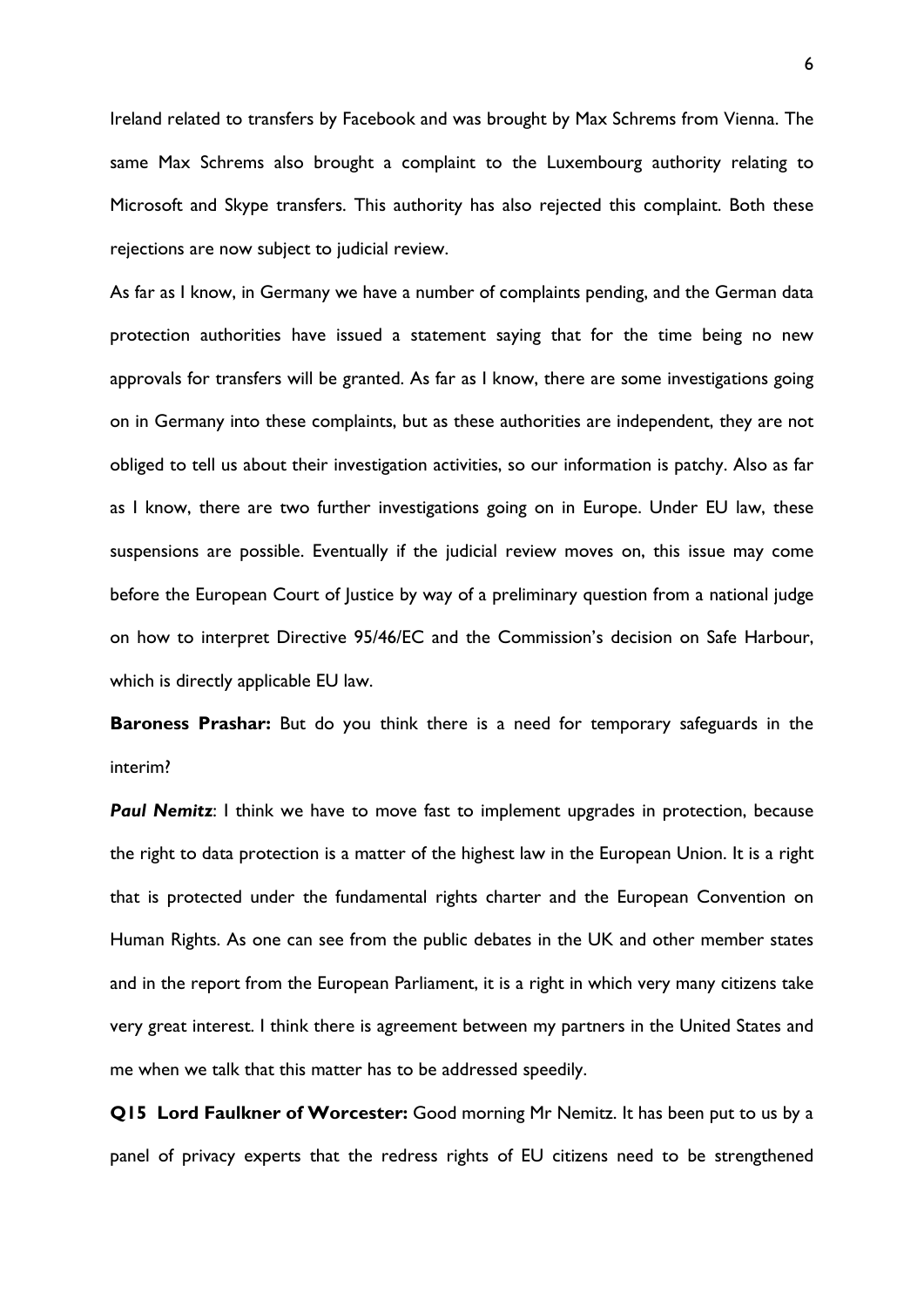considerably and go much further than the Commission communications propose. One of the ways in which this might be done is by facilitating a class action. Do you agree with that? *Paul Nemitz*: Whether we can introduce class actions by way of Safe Harbour in the United States, I do not know. This would be a matter of US law. It is true that in the United States many issues that are addressed in Europe by public enforcement are addressed in the United States by the instrument of class actions due to the absence of public enforcement. I do not even know whether this is necessary or whether class actions are already possible in the United States, but if the United States came to the European Union and said, "In the context of Safe Harbour we commit to class actions being made possible", I think we would see that as a positive, but at this time there is no such demand in the catalogue of demands for 13 improvements in Safe Harbour which the Commission put on the table on 27 November. Nor is it included in Claude Moraes's report from the European Parliament, as far as I can see.

The process of improvement is open to ideas. We have encouraged our American partners to think creatively and see what they can offer to recreate trust. It is true that very few people have sought redress so far under the existing Safe Harbour agreement, and I think it would be a mistake to interpret this as a sign that everything is fine. It is more likely that it is very hard for Europeans to seek redress before US dispute settlement bodies. Beyond that, there is EU law. National data protection is a complex matter and people often do not know what is happening to their data.

In short, we are working on improving and facilitating the redress mechanisms. The US is ready to move on this issue. I have had positive signals, and I can only repeat that if the US offers to introduce elements of class action, we would certainly not see that as a negative.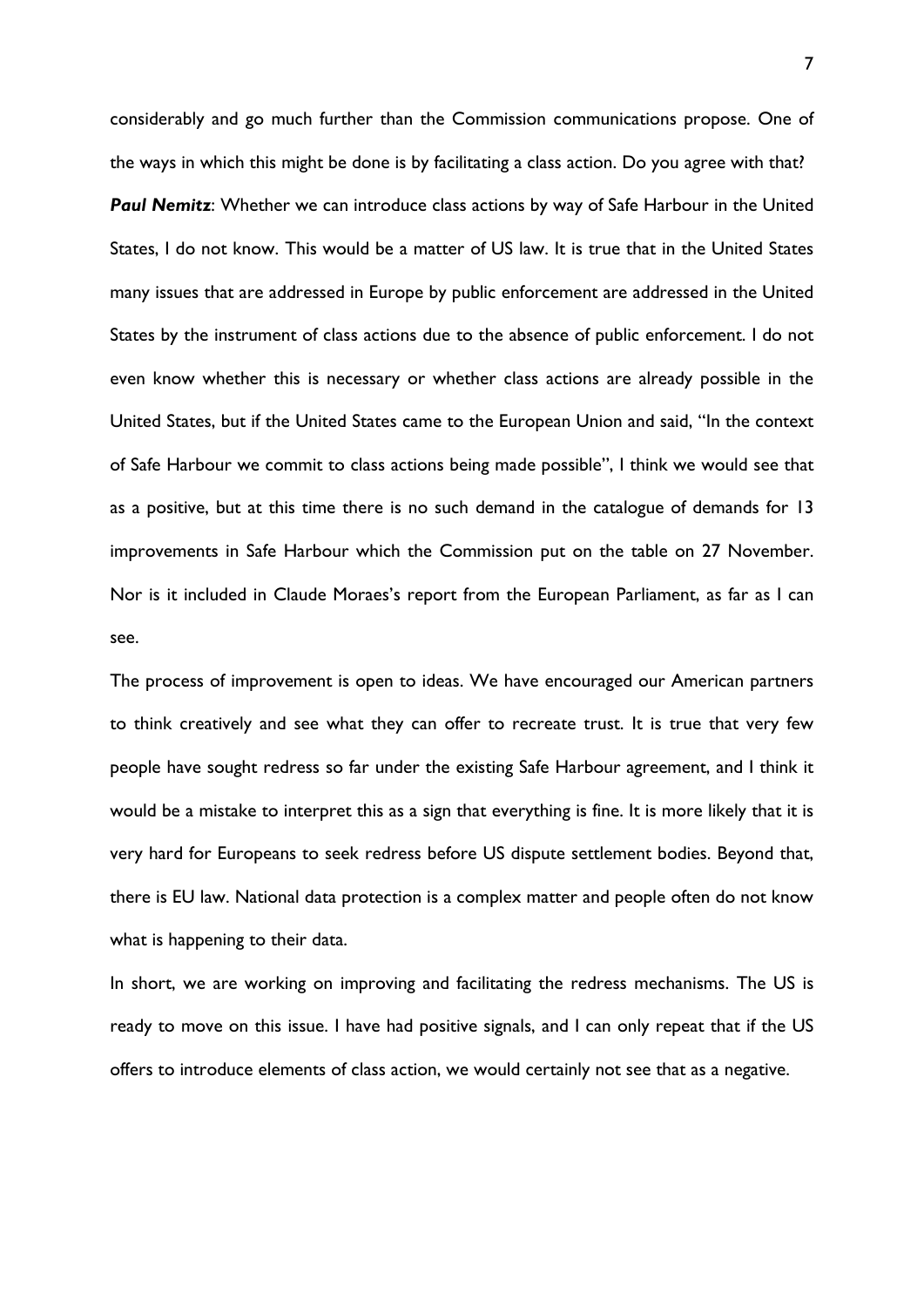**Lord Faulkner of Worcester:** That is not very realistic, is it? American corporations seem to spend a huge amount of time and money resisting exactly that sort of initiative, so is it not overoptimistic to imagine that that might happen?

**Paul Nemitz**: As I said, we do not have an offer yet, and we are not asking for this yet. Your assessment may be right, but at this stage I really do not want to limit the work and the thinking on the other side of the Atlantic. What is necessary here is that we in Europe and the United States work together to recreate trust in what happens to individuals' data when they use the internet and software and participate in our digital world.

By the way, any contribution outside Safe Harbour, such as an autonomous change of law in the United States relating to what the NSA does or does not do, is helpful, because in the end when it comes to the overall assessment under EU law that we have to carry out, we will look at the commitments which the United States has given us in the context of Safe Harbour in the overall context of US law. So my message is also that if the United States autonomously moves on in reforming NSA activity and introducing proportionality and necessity limitations on byte collection from EU citizens, this will also facilitate a positive assessment of Safe Harbour in the future. It does not need to be written into Safe Harbour documents.

**Lord Faulkner of Worcester:** Can I ask you, as the second half of the same question, whether you think that the EU Safe Harbour panel, the European data protection authority and the national data protection authorities, such as the Information Commissioner's office in the United Kingdom, should have a bigger role to play in this?

**Paul Nemitz:** There is certainly scope for action by the national data protection authorities. Every national data protection authority, including the Information Commissioner in the United Kingdom, is free to undertake own-initiative inspections of whether transfers to the United States comply with EU law and Safe Harbour and to decide whether they are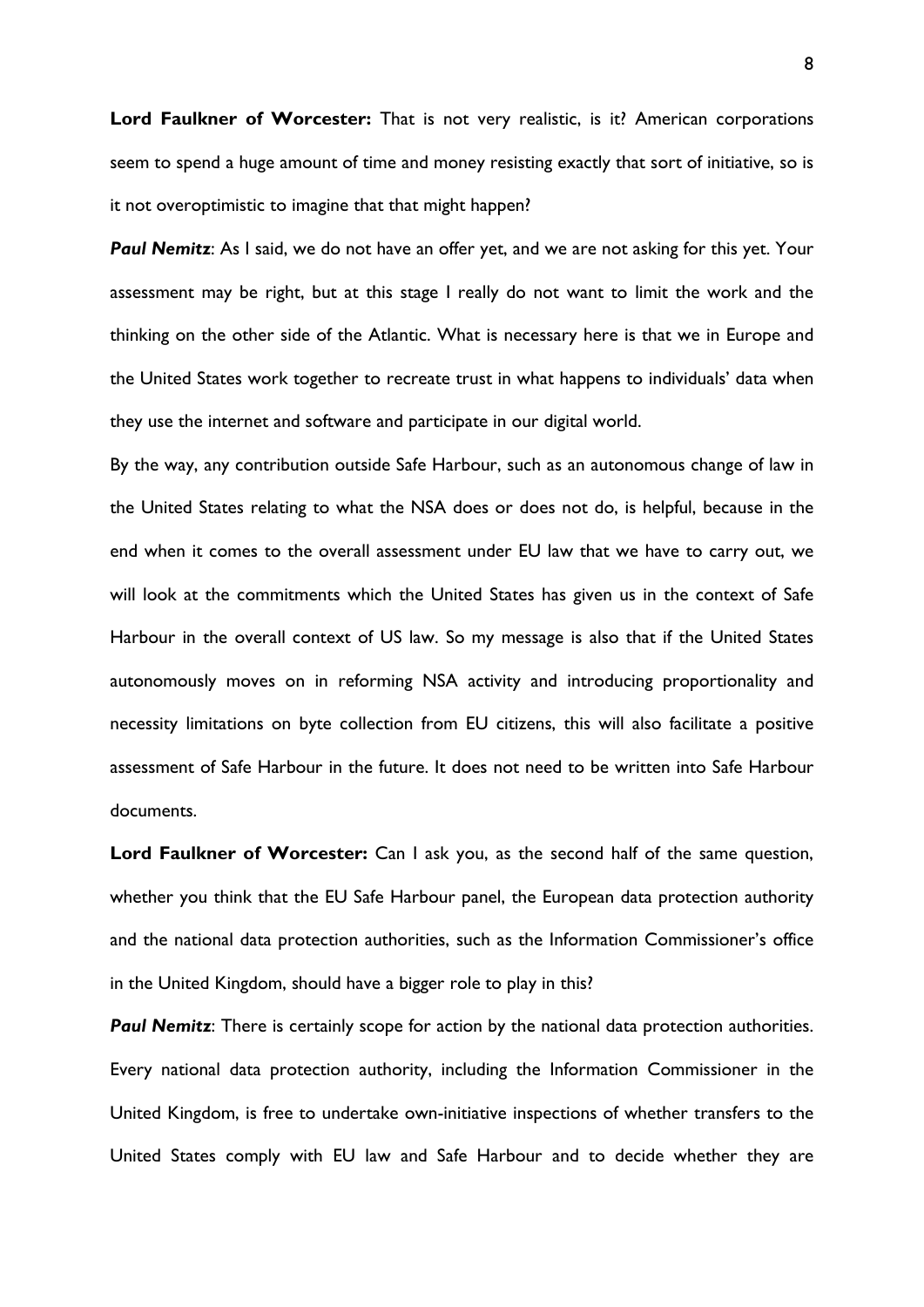necessary and appropriate. I believe that this is valid EU law, which has to be properly enforced, so the answer to your question is yes, there is scope for activity, not only in terms of agreeing on resolutions, press statements and speeches but, if one wants to take this seriously, in terms of reinforcement work.

**The Chairman:** Presumably, if I can go back to your answer to Lord Faulkner's first question, if the United States' autonomous process of regulating the National Security Agency were to distinguish or discriminate between the protection it offered US citizens and the protection it offered EU citizens, the Commission would not think that that was very desirable.

**Paul Nemitz**: The reality of US law right now is that there is huge discrimination between the limitations on the NSA in relation to activities domestically and US citizens outside the United States on the one hand and EU citizens on the other. One finds this different treatment by national security services of their own citizens and other citizens in many legal orders. The question is the degree to which that is happening. What we cannot accept in Europe as the normality is byte collection and mass surveillance without any specific suspicion about European citizens' data.

We have to introduce elements of proportionality and necessity into the national security clause. This is the biggest issue. We have to get away from the blanket mass surveillance of everything that goes through the transatlantic cable and limit national security interventions to what can be justified under EU law. Let me say that very clearly. That is why I respectfully disagree with what you said about what the European Parliament can or cannot do. Under the jurisprudence of the European Court of Justice, the national security clause under the treaty, if a member state invokes it, obliges the member state to justify and to demonstrate that the purpose for which national security is invoked is followed by measures that are necessary and proportionate for this purpose. It is not enough just to say, "I consider this to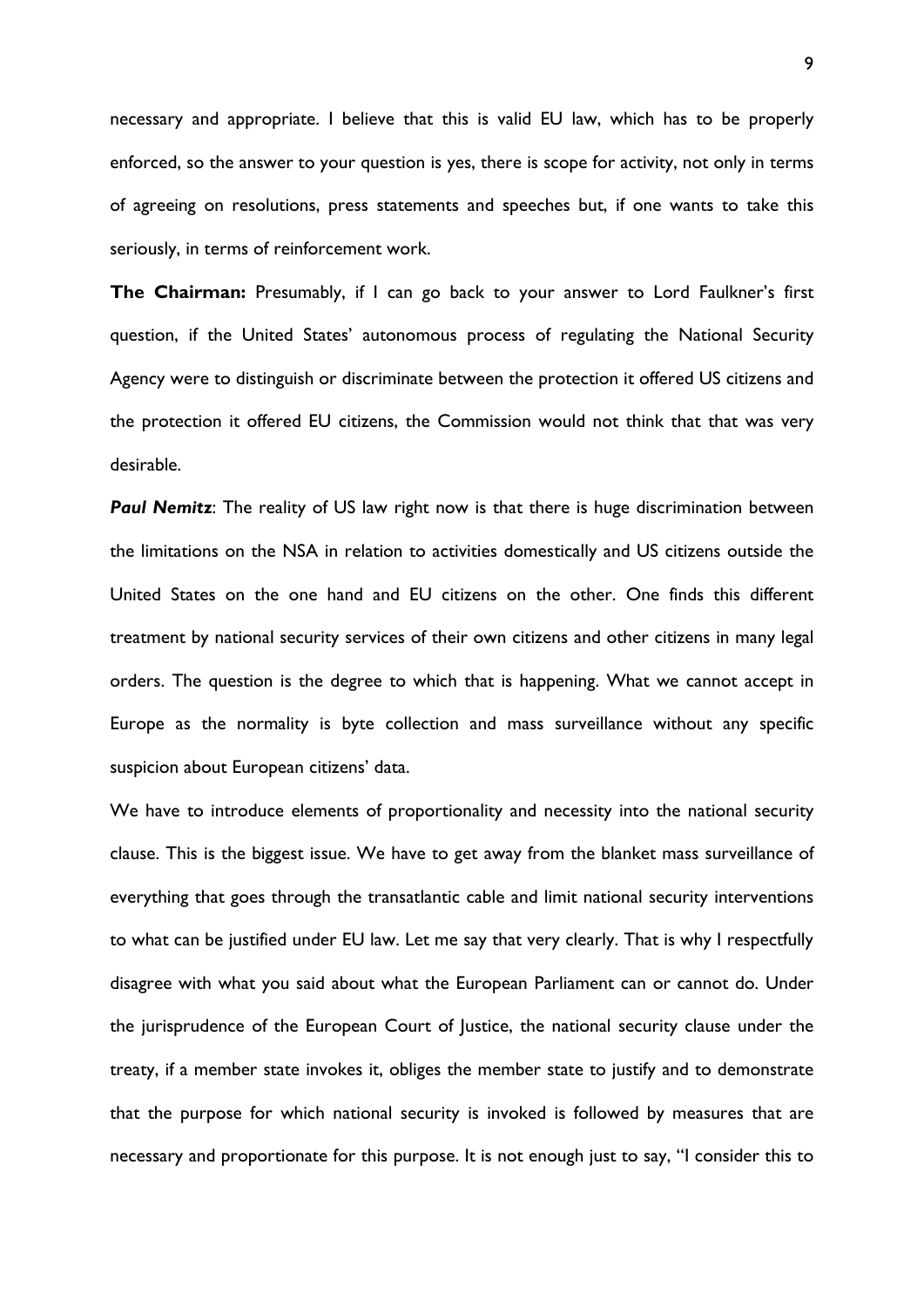be national security. You stay out". No, the matter needs to be justified before a judge. In this debate about what is necessary and proportionate under EU law, everybody can participate, including the European Parliament. I believe that one of the great debates before us is how far European fundamental rights—the European Charter of Fundamental Rights, the European Convention on Human Rights and EU law—at this stage of integration between member states, put a limit on the unlimited blanket surveillance of citizens, including citizens of other member states.

**The Chairman:** I do not want to pursue further the discussion that I had with Claude Moraes, except to say that the point I was making was that the report that he wrote on the European Parliament's debate on it was based on a consideration that did not have the capacity to include the responsibility for national security, which rests with the 28 member states, and that that was perhaps not a fully adequate basis on which to carry this forward. But we can leave that point.

**Q16 Baroness Benjamin:** Trust was something that we all took for granted, but it has, as we know, been hugely abused and, as you have said repeatedly, it needs to be rebuilt. The communications said, "As a matter of urgency, the Commission will engage with the US authorities to discuss the shortcomings identified. Remedies should be identified by summer 2014 and implemented as soon as possible". Also, "the Commission will undertake a complete stock taking of the functioning of the Safe Harbour". However, the EU data protection supervisor has questioned the logic of agreeing remedies prior to a complete stocktake, so what form do you think the broader stocktake referred to in the "rebuilding trust" communications take to satisfy everyone?

*Paul Nemitz*: Thank you very much for this question. This is indeed an issue that the College of Commissioners and the Commission will still have to look into because, under this communication, there are indeed two ways forward. One option would be to take the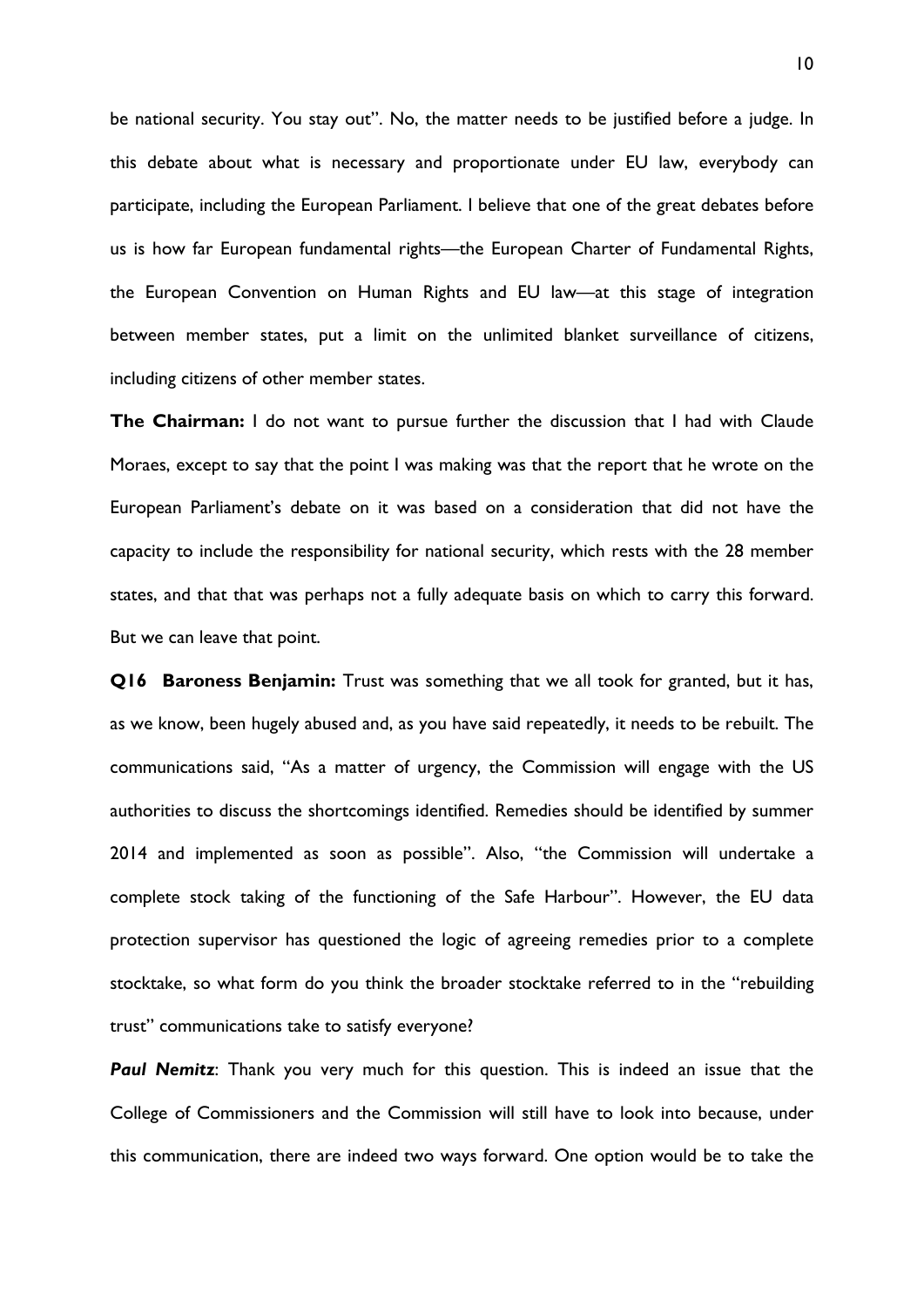commitments that the United States will present in the summer and make a first assessment by the Commission. Then the Commission could implement the commitments in a new Safe Harbour decision and thereafter undertake a broader assessment with public consultation, and consultation with national Parliaments, the Council, the European Parliament and so on. Since this is not a bilateral agreement under international law but a unilateral decision of the European Union on whether to accept the commitments, if such a review came to the conclusion that what the United States has put on the table is still not enough, nothing would hinder us at a later stage from coming back and resuming the talks with the United States and yet again having a decision that would implement a higher standard.

The other way forward is to look at the commitments that the United States puts on the table in the summer. We very much hope, of course, that we can say in an initial review that these commitments look good to us. Then we can have a public consultation, and consultation with the data protection authorities, the Article 29 group, the European Parliament and of course member states, because they are part of the decision-making process in what is called the Article 31 committee.

The Commission's decision must be validated by a majority of member states. After this review process, we would implement the new Safe Harbour. Both options are before us, and I very hope that we will make a good choice when summer arrives. I hope that through this choice we will be able to agree with our American partners.

**Baroness Benjamin:** Do you think this will happen by the summer 2014?

**Paul Nemitz:** My impression right now is that the US Government are willing to work hard on this and come to substantial commitments. So for the time being, we have a joint timetable that leads us to the US presenting its commitments in July. The big elephant in the room, as we have discussed, is the national security clause. This will require substantial work and a real political willingness to recreate trust and will give a bit of a special deal to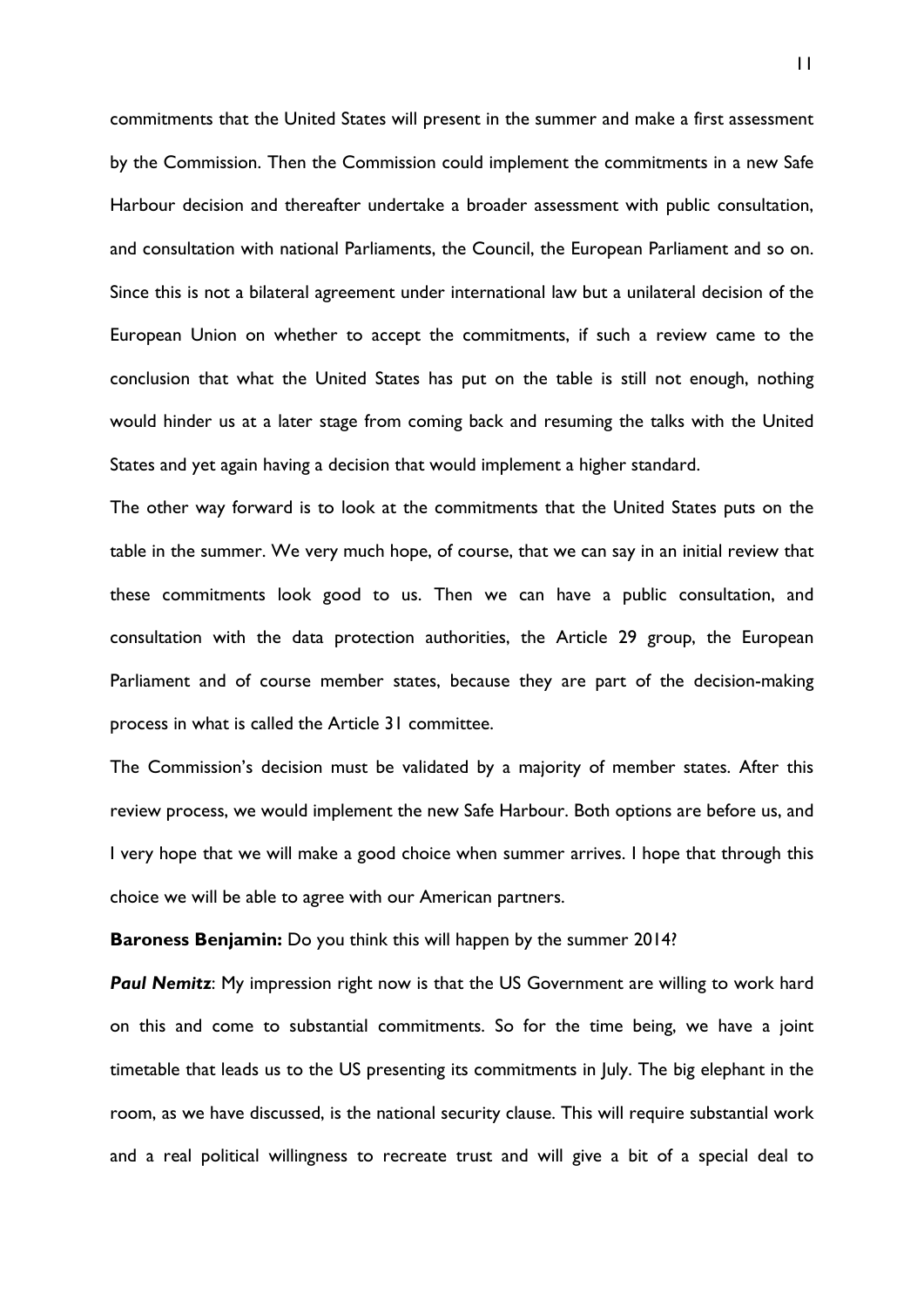Europeans, because, after all, what we are doing with Safe Harbour is also giving a special deal to the United States.

**Q17 Earl of Stair:** The European Data Protection Supervisor has called for greater clarity in the principles of Safe Harbour, better communication of them to citizens and industry and more inspections by the Federal Trade Commission. The principles were never designed for large-scale access to data by the United States intelligence authorities. What is the Commission's assessment of these recommendations?

**Paul Nemitz**: We largely welcome these recommendations, because they validate the recommendations of the European Commission—the 13 points put on the table on 27 November. Let me just go through these points, starting with the last, which is that Safe Harbour was not designed to allow large-scale byte surveillance of EU citizens. This is, indeed, what we have just discussed, and we fully agree. That is why the Commission is asking to limit the national security exemptions to what is really necessary and proportionate—and it is not necessary and proportionate to go through all the data that are transmitted by Europeans through the transatlantic cable.

On the question of better enforcement and inspections in the United States, we agree that we would not limit the request to the Federal Trade Commission. There is a division of labour of active enforcement and control between the Department of Commerce and the FTC and right now we are having constructive talks on how to intensify in particular the ex officio validation of compliance in the United States. I am quite confident on this point that we will make good progress.

I also note in passing that the fines held out by the Federal Trade Commission for noncompliance with privacy rules, including Safe Harbour, are far beyond what any European data protection authority so far has ever adjudicated. You will know that the settlements of the Federal Trade Commission with companies such as Google and Facebook, which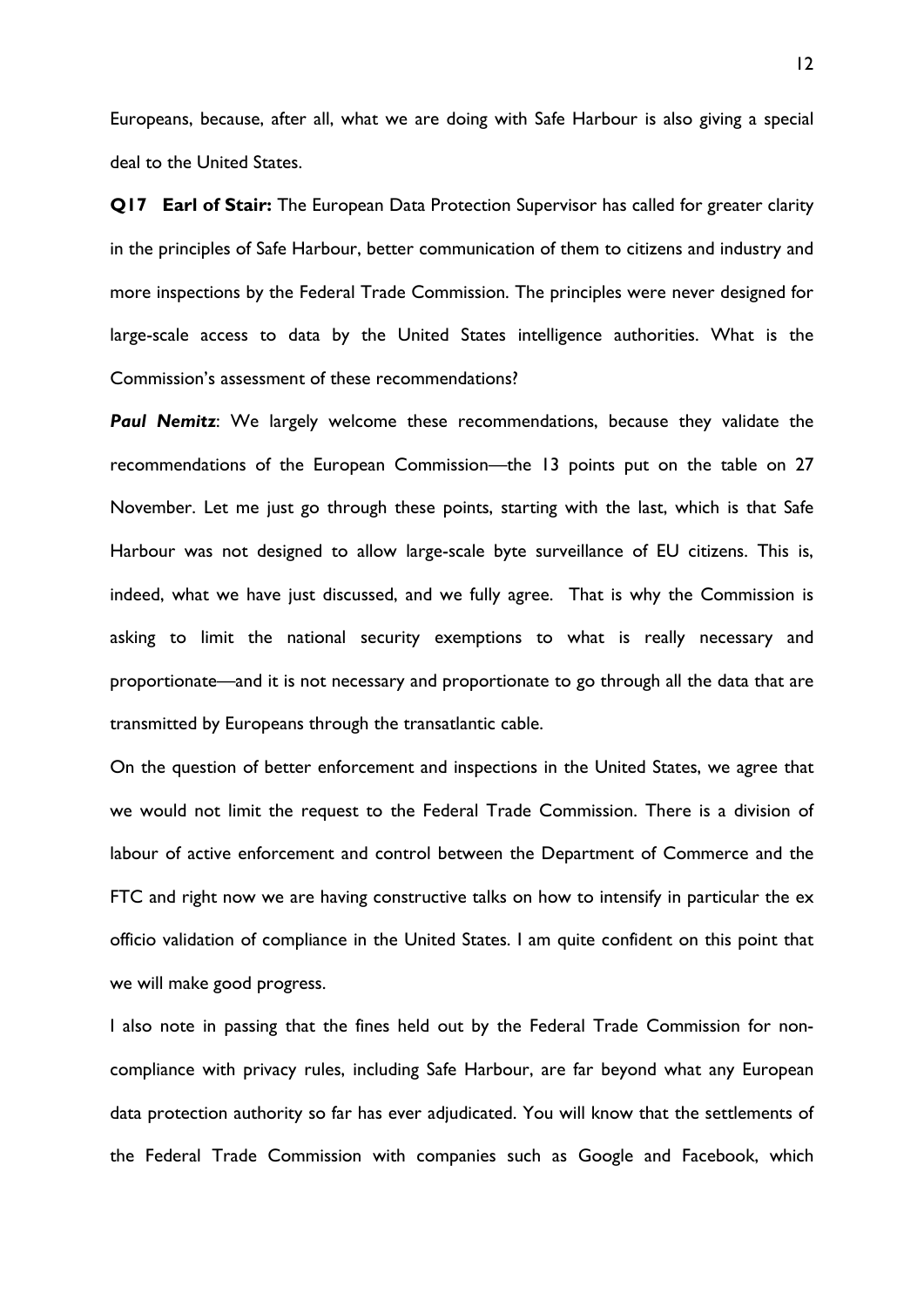concerned non-compliance with the Safe Harbour, goes into double-digit million figures. So we can learn from the enforcement rigour of the United States Federal Trade Commission, which is in the fortunate position of being able to transfer the enforcement culture of competition law, for which it is also responsible, to the enforcement culture of privacy enforcement—and surely Europe can learn from this transfer of knowledge, as we have seen in a recent paper from Mr Hustinx. So yes, we have to have more ex officio activity in the United States and to come to the information point; and yes, citizens and companies must be better informed—on this, the Department of Commerce has some good ideas and is willing to help us—and the data protection authorities in Europe should better inform citizens in each member state via their own website on Safe Harbour and the related redress possibilities.

**Q18 Lord Morris of Handsworth:** Good morning, Mr Nemitz. In your view, does the recent announcement by the US President, requiring Congress to legislate before any measures can take effect, go far enough to ensure that requests for data provided under the scheme of national security reasons meet the test of necessity, and how will the Commission ensure that future application of the national security exemption will be proportionate?

**Paul Nemitz:** We must ensure together that the US reforms on surveillance effectively and meaningfully also benefit Europe and Europeans. To re-establish the big trust that we need for big data, it is not enough that the United States reforms domestic surveillance activities. This is plain to everybody who knows how much money American companies make on the EU market in relation to digital activities.

The trust must also come back to Europe, and it is the United States that has this possibility in hand. President Obama's announcements give us some hope. We hope that it has been understood that reforms must also benefit Europeans. The President has recognised that the current data collection programmes of the NSA go too far. He also clearly said that certain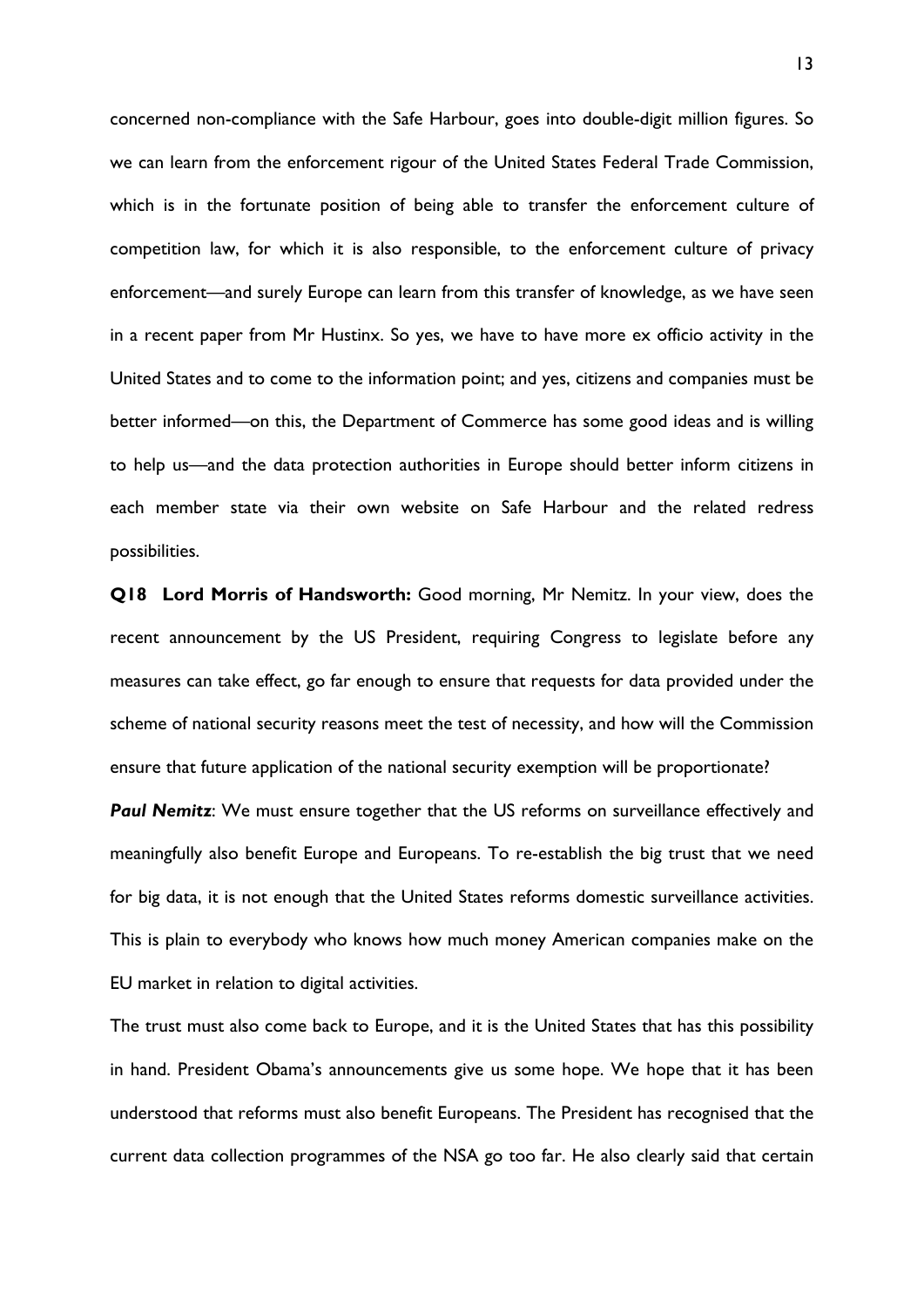protections that are currently available only to Americans should be extended to non-Americans. This is a step in the right direction, in particular as regards the specific attention given to the protection of the privacy of Europeans.

These words now need to be translated into concrete limitations and restrictions on the massive collection of the data of Europeans by the NSA. Safe Harbour offers an opportunity to concretise the President's announcements. After all, Safe Harbour is a special deal, ensuring that data flows between certified companies in the EU and US are treated in the same way as flows between EU member states and EU companies.

This special deal, we believe, also deserves a special effort on the part of the United States to work with us on circumscribing and limiting further, and on making clear what the necessity and proportionality of national security activity means in this context. It is clear that massive collection of data by intelligence services on anybody, without suspicion, goes beyond what is proportionate and necessary.

There must be a meaningful limitation on byte collection, covering not only the use of data by the US security agencies but collection and initial acquisition, on the basis of a limited catalogue of purposes. Effective minimisation and targeting procedures should be in place, as they are already in place for Americans. National security requests must be made only through Safe Harbour companies, and with their knowledge. These requests must be casespecific and strictly tailored to precise national security purposes.

We also need to come to some credible joint oversight and review mechanism of Safe Harbour, including the use of the national security clause. In other words, the US must provide Europe with convincing assurances that government access under these exemptions will remain an exception, and that exceptions will not swallow the rule. This is what we believe is necessary to bring back the trust that we all need for the digital economy to thrive, and which we all need to stay leaders worldwide in the protection of fundamental human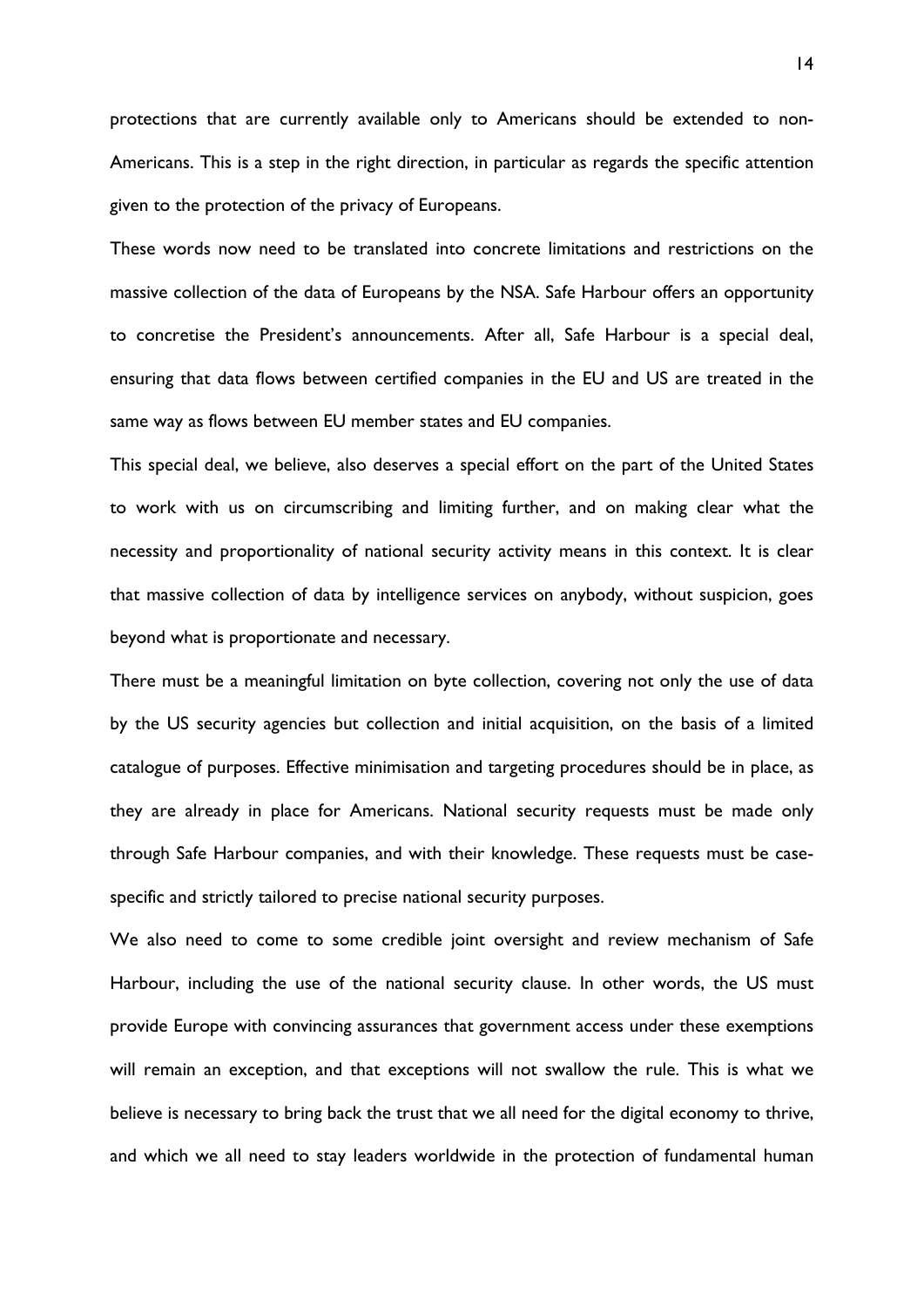rights. These are values that we share with the United States. Therefore, we also have to treat each other with full respect.

**Q19 Lord Sharkey:** Mr Nemitz, each previous review of Safe Harbour recommended better assurance of compliance by companies that are self-certified. What new mechanisms might deliver better legal certainty on this kind of compliance? I note in passing your remarks about double-digit million settlements, to which you referred a moment ago. It is not clear that they would mean very much to companies with net revenues as large as Facebook's, for example.

**Paul Nemitz:** Thank you very much. First, on the fines and settlements, I think you are right: future fines for breaches of data protection have to be in line with the commercial value of the data and the turnover of the company concerned. This is a good and tested principle in EU competition law, as you know, for cartels and for illegal corporations and agreements between companies.

Under EU law, fines of up to 10% of the world turnover of a company can be imposed, and that is what we are doing. The European Commission, in the reform of data protection in Europe, has proposed that the maximum fine for non-compliance with data-protection rules should be 2% of world turnover. Of course, the fine always has to be proportionate: this is just the maximum limit. The European Parliament has now said 5%. I just want to say that the present practice of the FTC in terms of amounts already goes in a much better direction than the present practice in Europe—but it is right that we are catching up, and we will get better once the data protection reform in Europe is adopted.

On your question about Safe Harbour, the United States has, together with us, reviewed Safe Harbour twice: in 2002 and in 2004. We have seen, for example, increased activity by the FTC, which we welcome. We have also seen a stronger stance from the Department of Commerce in verifying certain elements of compliance with Safe Harbour. Our present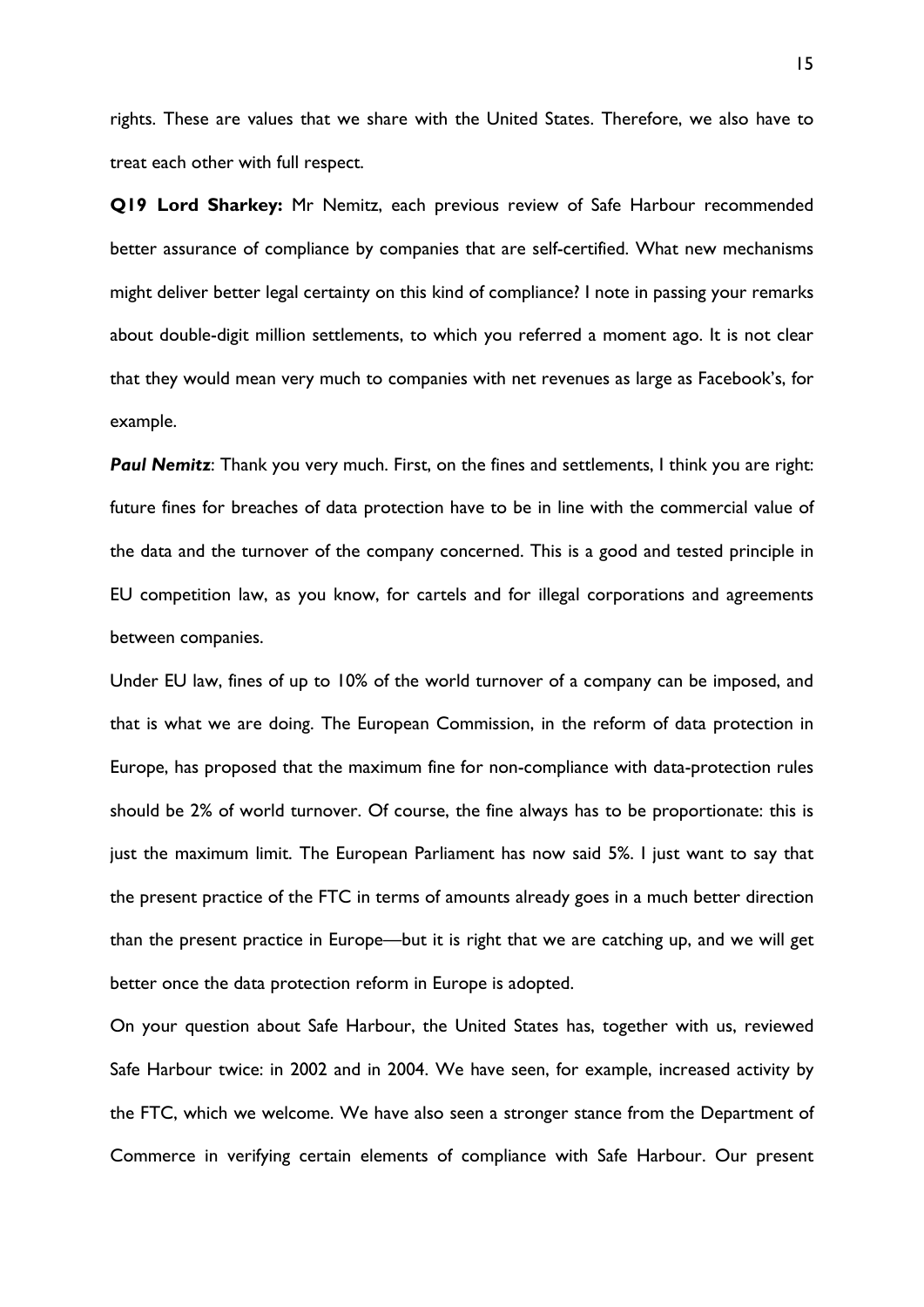conception is that there will not be a change of system away from self-certification. However, this type of stepping up of ex officio checks and controls on companies to supply good papers, and not only to the Department of Commerce, about their self-certification in the same way in which the tax authorities from time to time go on location and check that the papers comply with reality—will, we believe, provide higher certainty that the Safe Harbour principles will be complied with in future.

In the same direction, we have also asked for dispute settlement mechanisms to be free of charge. We believe that this is important because, as I said at the outset, with regard to the individual knowing what is happening to the data, it is a big issue for them to see only the problem. To then go to a dispute settlement in the United States also costs money. These are huge problems that have to be overcome. That is why it is important that the dispute settlement becomes free of charge. We believe that that is perfectly proportionate because, after all, the companies that use the data have the potential to make a lot of money with these data.

In parallel with this, a higher level of involvement from national data protection authorities and the joint panel on Safe Harbour will also be welcome. All in all, we believe that if our 13 demands are complied with, we will have higher legal certainty and a higher level of protection for our citizens in Europe.

**Lord Sharkey:** Just for the sake of clarity, can I confirm that that means that you envisage the level of FTC activity vis-à-vis compliance will remain at its absolute discretion?

**Paul Nemitz**: We are now talking about exactly that: we want to see, with the United States, how we can get certain commitments about ex officio activities. How to circumscribe this in the wording of the Safe Harbour is exactly the subject of discussion just now. However, I understand your point and have the same concern. We started out by asking for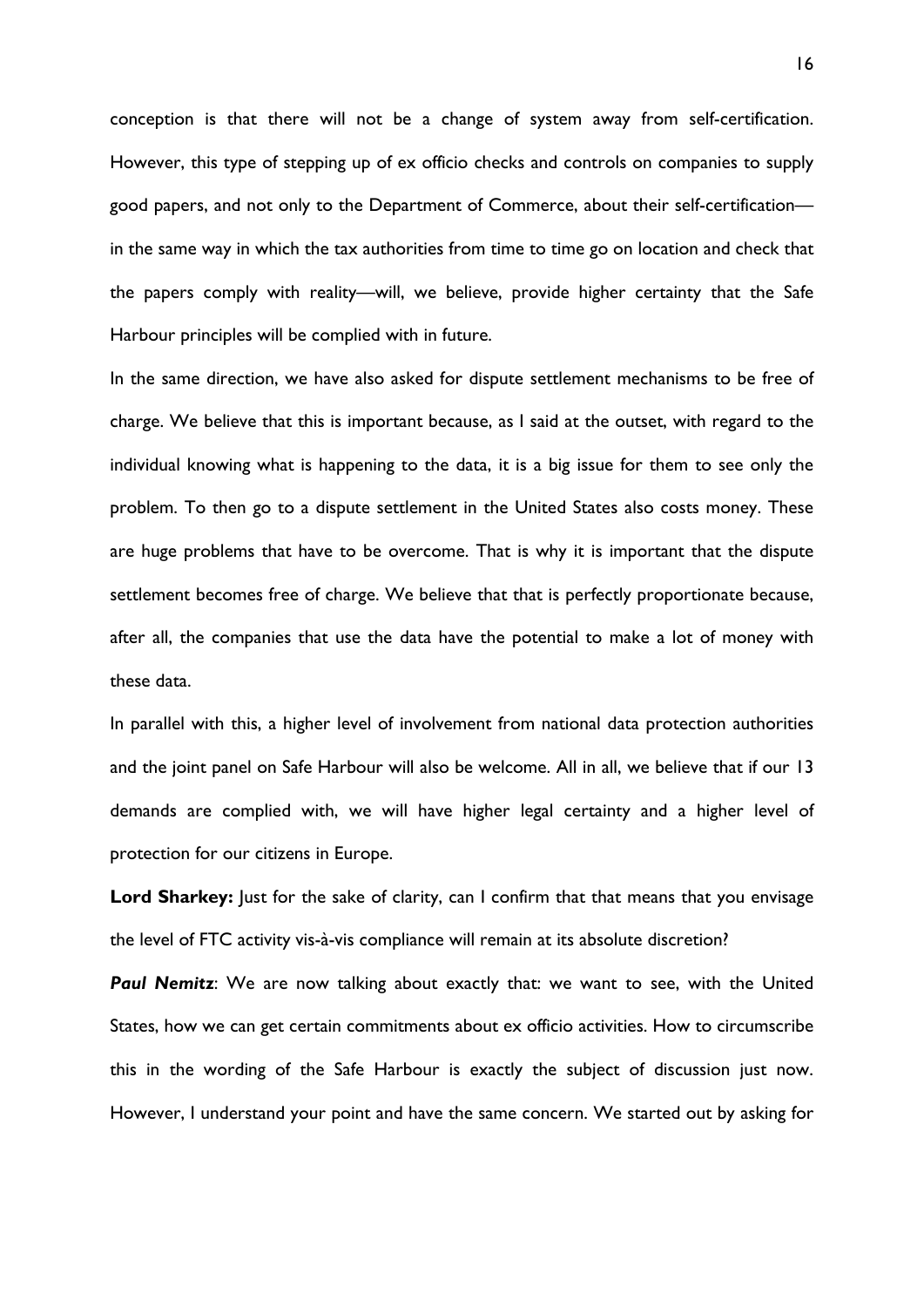a certain percentage of, for example, ex officio investigations. This seems to be a difficulty for the United States, but we will have to see; I think that this is being reflected upon.

I agree with you that there cannot be total discretion on whether or not to implement and control Safe Harbour compliance. The commitments to create the trust that we all want to create—and which the US Government wants to create for US companies that use Safe Harbour for transfers from Europe to the United States—are not without obligation.

**Q20 The Chairman:** Can I just finish this very useful evidence session by asking an additional question that puzzles me all the time. What is the relationship of the negotiations, the discussions, that you are conducting within the context of the safe harbour agreement to the negotiations that are going on between your colleagues on the transatlantic trade and investment issue, which are of course of huge interest to all our members states and parliaments, including the European Parliament? How do the two fit together, or are they completely separate?

**Paul Nemitz:** Chairman, thank you very much for this question. Of course, the European Union, as I am sure the British Government, Parliament and House of Lords do, looks at the relationships with the United States and other countries in an overall context. To answer your question very precisely, legally there is no relationship between these two; nor is there one in the mandates for the respective ongoing talks. However, politically, for example, the European Parliament and others make a connection, which is that if certain issues, particularly relating to the activity of the NSA, are not cleared up, we hear that ratification of TTIP will be difficult.

My view is therefore that I can help my colleagues from the Directorate-General for Trade who are negotiating TTIP. If we are successful in bringing forward Safe Harbour and the commitments are good, this will remove a liability from the TTIP negotiations. It is important that this is understood on the other side of the Atlantic. If you want TTIP, let us therefore